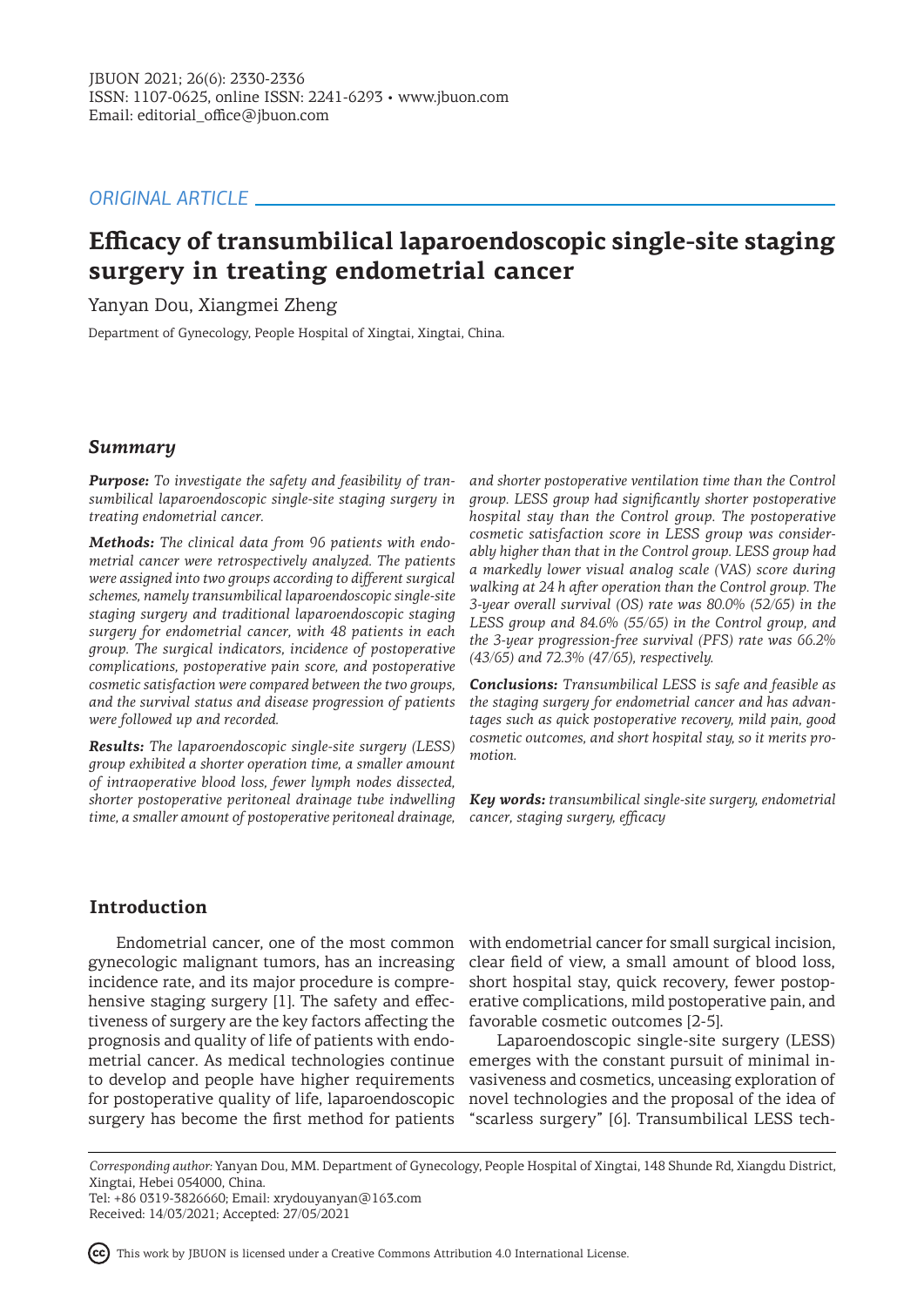nique hides the surgical incision at the umbilicus of this study according to the *Declaration of Helsinki*, and or around umbilicus by means of human natur scars, thereby leaving almost no scar on the bo surface and even enabling further intraoperative umbilical cosmetics [7,8]. The clinical data of 96 patients with endometrial cancer were retrospectively analyzed in the present study, and the efficacy and safety were also compared between traditional laparoendoscopic surgery and transumbilical LESS in treating endometrial cancer.

#### **Methods**

#### *Study subjects*

A total of 96 patients with endometrial cancer were selected, and their age was 25-70 years old, with a median of 55.56 years. Endometrial cancer was confirmed histopathologically before operation in both groups of patients, and the size of the uterus was smaller than that at the  $12<sup>th</sup>$  weeks of gestation. Exclusion criteria: 1) patients suspected of having multiple tumor metastasis, 2) those with a history of abdominopelvic surgery and pelvic endometriosis that might cause severe adhesion, 3) those with a history of umbilical hernia, 4) those with concomitant severe heart, lung, liver and renal dysfunctions, blood coagulation disorders, immune system disorders, or infectious diseases, 5) those complicated with other tumors, or 6) those with neurological abnormalities. According to different treatment methods, the patients were divided into two groups to receive transumbilical LESS of endometrial cancer as LESS group (n=48) and traditional laparoendoscopic staging surgery of endometrial cancer as Control group (n=48). The clinical baseline data such as age, sex and pathological types and stages of tumors in both groups are shown in Table 1, and they displayed no statistically significant differences (p>0.05). All the enrolled patients were informed

**Table 1.** Baseline characteristics of the studied patients

| ral     they signed the informed consent upon the review by the |
|-----------------------------------------------------------------|
| dy Ethics Committee of our hospital.                            |
|                                                                 |

#### *Treatment methods*

In the LESS group, the single-port multi-channel device with a disposable incision protective film (Beijing Aerospace Company, Beijing, China) was used. There were 4 approaches, with the caliber ranging from 5 mm to 10 mm, and 2 approaches had a 5-mm caliber, while 2 approaches had a 10-mm caliber. A laparoscopic lens was inserted through one 10-mm approach. In the Control group, 3-4 disposable trocars, with the size of 5 mm and 10 mm (Hangzhou Kangji Medical Instrument Co., Ltd., Hangzhou, China) were employed.

After satisfactory general anesthesia, the patient was placed in the bladder lithotomy position, and transumbilical laparoendoscopic single-site staging surgery of endometrial cancer was then performed in the LESS group as follows: An about 1.5-3-cm-long incision was made at the umbilicus, and the single-port multi-channel tube was placed, into which CO $_{\textrm{\tiny{2}}}$  was insufflated to establish an artificial pneumoperitoneum at a set pressure of 11-13 mmHg. The laparoscope was used to explore the pelvic and abdominal cavities, including the gastrointestinal tract, omentum, liver, diaphragm, and peritoneal surface, examine the uterus and both appendages, and verify whether there is pelvic metastasis or distant metastasis. Moreover, the ascitic specimen or peritoneal irrigation fluid was retained and sent for cytologic examination. Bilateral fallopian tubes were ligated through bipolar coagulation, and the uterus and both appendages were completely removed. The uterus was profiled to show the size and invasion depth of the lesion, and it was quickly sent for frozen-section pathologic examination. Besides, abdominopelvic lymph node dissection was carried out. After operation, a peritoneal drainage tube was conventionally placed, and it could be withdrawn when the postoperative drainage amount was less than 50 mL.

| Parameters                    | LESS group (n=48) | Control group $(n=48)$ | p value |  |
|-------------------------------|-------------------|------------------------|---------|--|
| Age (years)                   | 56.06±8.44        | 54.75±8.73             | 0.457   |  |
| BMI $(kg/m2)$                 | $23.8 + 3.6$      | $24.3 \pm 3.4$         | 0.456   |  |
| Pathological type, n (%)      |                   |                        | 0.741   |  |
| Endometrioid adenocarcinoma   | 45 (93.8)         | 46 (95.8)              |         |  |
| Clear cell carcinoma          | 2(4.2)            | 1(2.1)                 |         |  |
| Undifferentiated carcinoma    | 1(2.1)            | 1(2.1)                 |         |  |
| FIGO stage, $n$ $(\%)$        |                   |                        | 0.616   |  |
| Ia                            | 15(31.3)          | 19(39.6)               |         |  |
| Ib                            | 23(47.9)          | 21(43.8)               |         |  |
| $_{\rm II}$                   | 20(41.7)          | 18 (37.5)              |         |  |
| Differentiation degree, n (%) |                   |                        | 0.583   |  |
| Low                           | 5(10.4)           | 7(14.6)                |         |  |
| Moderate                      | 12(25.0)          | 14(29.2)               |         |  |
| High                          | 31(64.6)          | 27(56.3)               |         |  |

LESS: laparoendoscopic single-site surgery; FIGO: International Federation of Gynecology and Obstetrics; BMI: body mass index.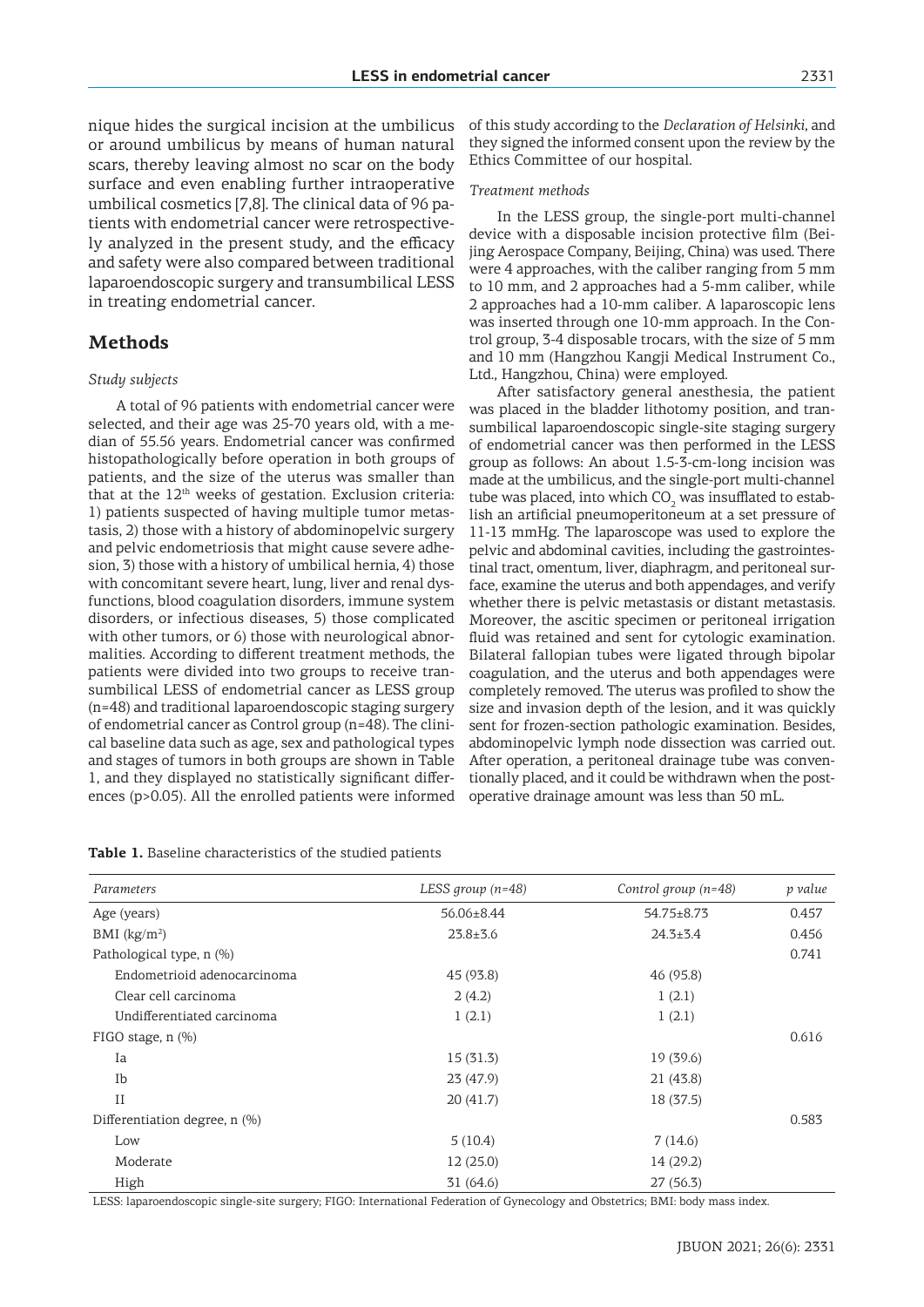Traditional laparoendoscopic staging surgery of endometrial cancer was performed in the Control group. Specifically, a 10-mm-long incision was made at the umbilicus, and punctured using a trocar, from which a laparoscope was inserted. After that, the trocars were inserted through the puncture points at the right Mc-Burney's point, the left McBurney's point, and 1/3 of the upper middle connection line between the umbilicus and the left anterior superior iliac spine, which were 5 mm, 5 mm and 10 mm in caliber. The remaining procedures were the same as those in the LESS group.

#### *Observation indicators*

The operation time (from the first cut through the skin to the ending of skin suture), intraoperative blood loss (calculated based on the total amount in the negative-pressure aspiration bag minus the sum of abdominal irrigation fluid, peritoneal effusion and anti-adhesion agent), drainage tube indwelling time, peritoneal drainage amount (calculated based on the accumulative amount in the peritoneal drainage bag), number of pelvic lymph nodes dissected, hospital stay, postoperative ventilation time and other surgical indicators were recorded for the two groups of patients. The incidence rates of the incision infections (poor incision healing and incision infection within 1 month after operation), postoperative abdominal distention, lower extremity venous thrombosis, postoperative incision hernia and other complications were measured in both groups.

The visual analogue scale (VAS) score was recorded at 24 h after operation for the two groups of patients, and according to the international standard VAS, the degree of pain was scored 0-10 points, where 0 indicated painless (0 points), while 10 the most painful (10 points). After operation, the patients selected one point to show the degree of pain. The postoperative cosmetic outcome score was compared between the two groups: At 3 months after operation, follow-up was conducted *via* telephone for patients' satisfaction with postopera-

tive abdominal wall wound cosmetics, as follows: 1 point for very dissatisfied, 2 points for dissatisfaction, 3 points for neutral, 4 points for satisfied, and 5 points for very satisfied.

The survival status of patients was followed up and recorded. Overall survival (OS) was defined as the duration from the start of treatment to the death of patients or the last follow-up, while progression-free survival (PFS) referred to the time from the start of treatment to the progression of disease, or recurrences or metastasis. The deadline of the follow-up was May 2020.

#### *Statistics*

SPSS 22.0 software (IBM, Armonk, NY, USA) was used for statistical analyses. Measurement data were expressed as mean  $\pm$  standard deviation ( $\overline{x}$ ±s) and intergroup comparisons were made using two-sample t-test. Enumeration data were presented as percentage (%), and  $x<sup>2</sup>$  test was performed for intergroup comparisons. The survival curves were plotted using the Kaplan-Meier method. Survival analysis was conducted using the log-rank test. P<0.05 suggested statistically significant difference.

## **Results**

#### *Comparison of surgical indicators between the two groups of patients*

The LESS group exhibited shorter operation time, a smaller amount of intraoperative blood loss, fewer lymph nodes dissected, shorter postoperative peritoneal drainage tube indwelling time, a smaller amount of postoperative peritoneal drainage, and shorter postoperative ventilation time than the Control group  $(156.61\pm46.43)$ min *vs.* (143.38±49.84) min, (109.39±74.54) mL *vs.* (131.40±88.17) mL, (8.14±2.51) *vs.* (8.58±2.30),

**Table 2.** Comparison of surgical indicators and postoperative recovery parameters of the studied patients in two different groups

| Parameters                                   | LESS group $(n=48)$ | Control group $(n=48)$ | p value |
|----------------------------------------------|---------------------|------------------------|---------|
| Operation time (min)                         | 156.61±46.43        | 143.38±49.84           | 0.182   |
| Blood loss (ml)                              | $109.39 \pm 74.54$  | 131.40±88.17           | 0.190   |
| Number of lymph nodes dissection             | $8.14 \pm 2.51$     | $8.58 \pm 2.30$        | 0.373   |
| Peritoneal drainage tube indwelling time (d) | $3.56 \pm 0.89$     | $3.86 \pm 0.93$        | 0.110   |
| Peritoneal drainage volume (ml)              | 321.55±220.62       | $360.47 \pm 187.53$    | 0.354   |
| Postoperative ventilation time (d)           | $1.89 \pm 0.78$     | $1.97 \pm 0.71$        | 0.601   |
| Postoperative hospital stay (d)              | $9.67 \pm 1.92$     | $10.69 \pm 2.02$       | 0.013   |
| Complications                                |                     |                        |         |
| Incision infection                           | $2(4.2\%)$          | $4(8.3\%)$             | 0.399   |
| Poor wound healing                           | $2(4.2\%)$          | $3(6.3\%)$             | 0.646   |
| Incisional hernia                            | $0(0\%)$            | $0(0\%)$               | 1.000   |
| Postoperative abdominal distention           | $2(4.2\%)$          | $5(10.4\%)$            | 0.239   |
| Lower limb vein thrombosis                   | $1(2.1\%)$          | $3(6.3\%)$             | 0.307   |

LESS: laparoendoscopic single-site surgery.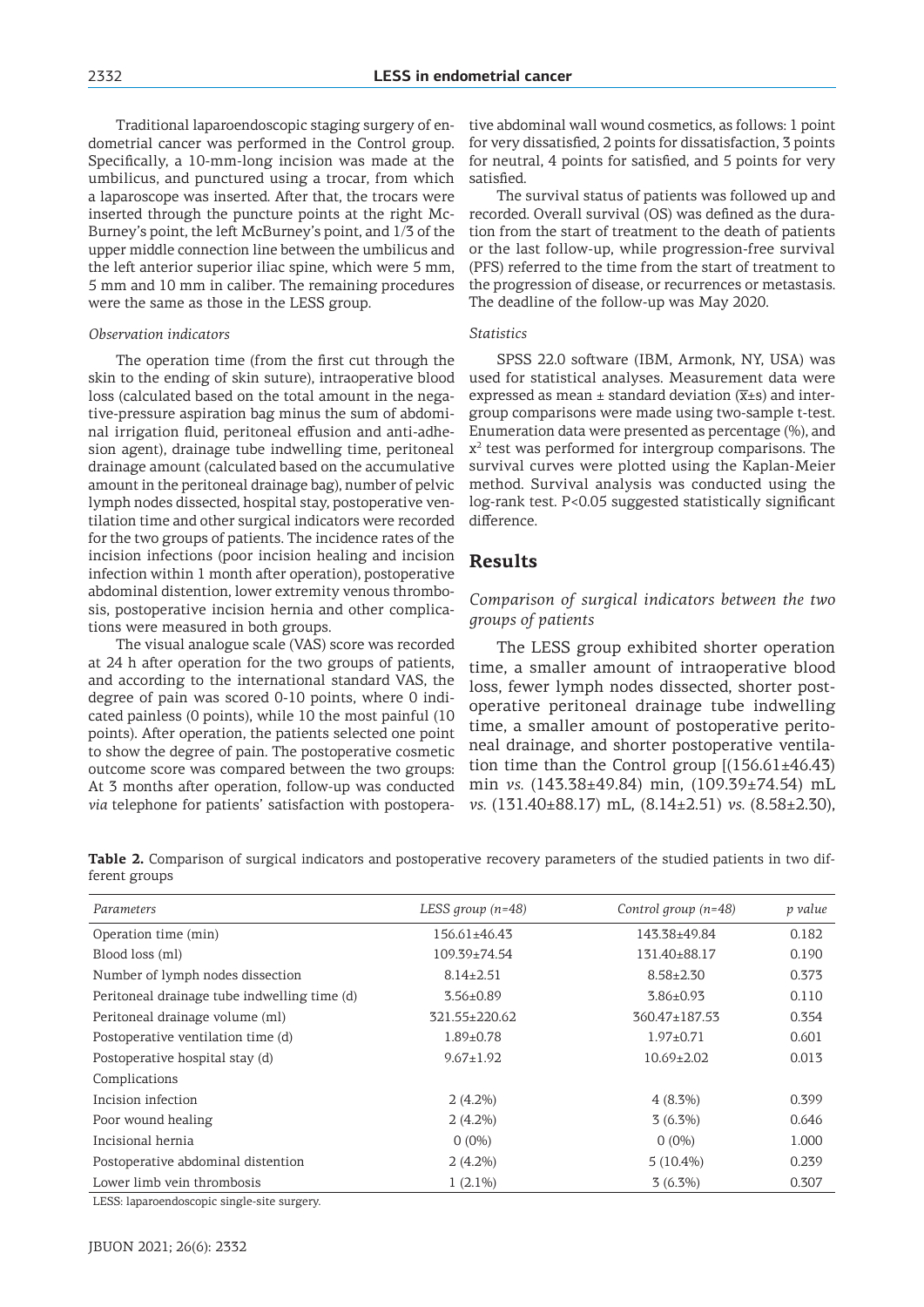(3.56±0.89) d *vs.* (3.86±0.93) d, (321.55±220.62) mL *vs.* (360.47±187.53) mL, and (1.89±0.78) d *vs.*   $(1.97\pm0.71)$  d], showing no statistically significant differences (p>0.05). The LESS group had significantly shorter postoperative hospital stay than the Control group [(9.67±1.92) d *vs.* (10.69±2.02) d] (p=0.013). The patients in both groups mainly had complications such as incision infection, poor incision healing, postoperative abdominal distension, and lower extremity venous thrombosis, but no incision hernia, bladder dysfunction and organ injury. The incidence rate of incision infections was 4.2% (2/48) and 8.3% (4/48), that of poor incision healing was 4.2% (2/48) and 6.3% (3/48), that of postoperative abdominal distension was 4.2% (2/48) and 10.4% (5/48), and that of lower extremity venous thrombosis was 2.1% (1/48) and 6.3% (3/48), respectively, in the LESS group and the Control group (p>0.05) (Table 2).

## *Comparison of postoperative cosmetic satisfaction between the two groups of patients*

A 1.5-3-cm-long incision at the natural umbilical depression was used as the approach of transumbilical LESS, and the incision was intradermally sutured using absorbable sutures after operation. The umbilical skin folds could conceal the incision to the largest extent, making the surgical incision quite beautiful. At 3 months after operation, the appearance of the umbilicus could basically recover to the preoperative state. The LESS group and the

Control group had 45 (93.8%) and 11 (22.9%) cases of being very satisfied with postoperative cosmetic outcomes,  $1(2.1\%)$  and 34 (70.8%) cases of being satisfied with postoperative cosmetic outcomes, 1  $(2.1\%)$  and 1  $(2.1\%)$  cases of being neutral about postoperative cosmetic outcomes, and 1 (2.1%) and 1 (2.1%) case of being dissatisfied with postoperative cosmetic outcomes, respectively, showing statistically significant differences in the degree of satisfaction (p<0.001). The postoperative cosmetic satisfaction score in the LESS group was considerably higher than that in the Control group  $[(4.91\pm0.65)]$ points *vs.* (4.14±0.73) points] (p<0.001) (Table 3).

## *Comparison of VAS score at 24 h after operation between the two groups of patients*

The VAS score at 24h after operation was  $0.09\pm0.28$  points and  $0.11\pm0.33$  points in the lying position, 0.15±0.36 points and 0.27±0.56 points in the sitting position, and  $0.71\pm0.57$  points and 0.78±0.69 points in the standing position, respectively, in the LESS group and the Control group, with no statistically significant differences (p=0.649, p=0.215, p=0.489). The LESS group had a remarkably lower VAS score during walking at 24 h after operation than the Control group  $[(1.13\pm0.59)]$ points *vs.* (1.34±0.63) points] (p=0.045) (Table 4).

## *Patient survival based on follow-up results*

All patients were followed up for 6-36 months until May 2020, and the median follow-up time

|  | Table 3. Comparison of postoperative cosmetic effect of the studied patients in the two groups |  |  |  |  |  |
|--|------------------------------------------------------------------------------------------------|--|--|--|--|--|
|  |                                                                                                |  |  |  |  |  |

|                             | LESS group $(n=48)$ | Control group $(n=48)$ | p value |
|-----------------------------|---------------------|------------------------|---------|
| Cosmetic effect, n (%)      |                     |                        | 0.001   |
| Great satisfaction          | 45 (93.8)           | 11(22.9)               |         |
| Satisfaction                | 1(2.1)              | 34 (70.8)              |         |
| Good                        | 1(2.1)              | 1(2.1)                 |         |
| Dissatisfaction             | 1(2.1)              | 1(2.1)                 |         |
| Great dissatisfaction       | 0(0)                | 1(2.1)                 |         |
| Cosmetic satisfaction score | $4.91 \pm 0.65$     | $4.14\pm0.73$          | 0.001   |

LESS: laparoendoscopic single-site surgery.

|                                    | LESS group $n=48$ | Control group $n=48$ | p value |
|------------------------------------|-------------------|----------------------|---------|
| VAS score                          |                   |                      |         |
| Lying position                     | $0.09 \pm 0.28$   | $0.11 \pm 0.33$      | 0.649   |
| Sitting position                   | $0.15 \pm 0.36$   | $0.27 \pm 0.56$      | 0.215   |
| Standing position                  | $0.71 \pm 0.57$   | $0.78 \pm 0.69$      | 0.489   |
| Walking                            | $1.13 \pm 0.59$   | $1.34 \pm 0.63$      | 0.045   |
| $\mathbf{v}$ man $\mathbf{v}$<br>. |                   |                      |         |

LESS: laparoendoscopic single-site surgery.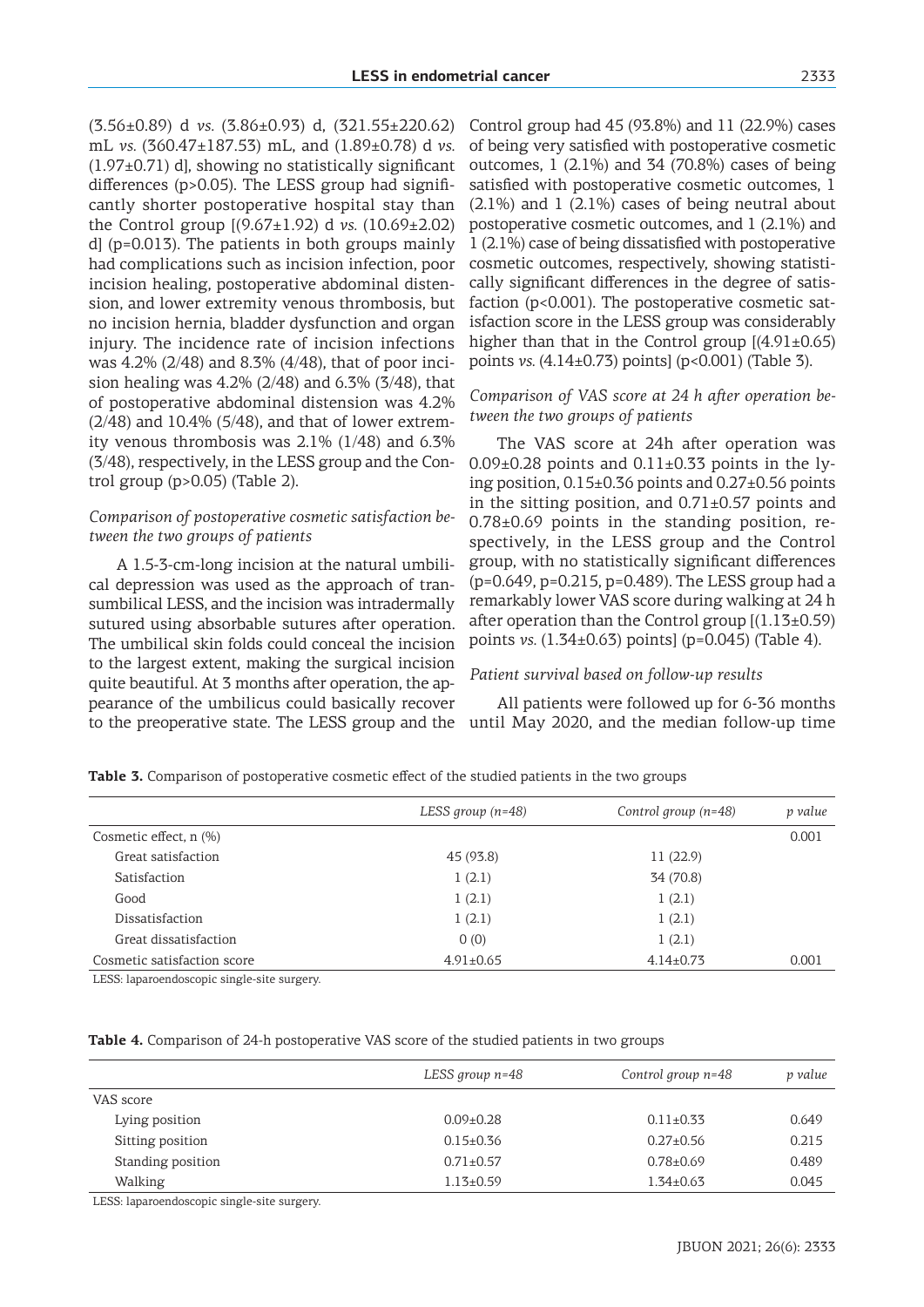

**Figure 1.** Kaplan-Meier survival curves of patients in LESS group and Control group. The difference between overall survival rate **(A)** and progression free survival rate **(B)** of patients in LESS group and Control group had no statistical significance (p=0.381, p=0.406).

was 29.6 months. The LESS group and the Control group had 1-year OS rates of 92.3% (60/65) and 95.4% (62/65), 2-year OS rates of 86.2% (56/65) and 89.2% (58/65), 3-year OS rates of 80.0% (52/65) and 84.6% (55/65), 1-year PFS rates of 87.7% (57/65) and 92.3% (60/65), 2-year PFS rates of 78.5% (51/65) and 86.2% (56/65), and 3-year PFS rates of 66.2% (43/65) and 72.3% (47/65), respectively. The survival curves of patients were plotted using the Kaplan-Meier method (Figure 1). The log-rank test results showed that the differences in the OS and PFS rates between the two groups were not statistically significant (p=0.381, p=0.406).

## **Discussion**

The preferred treatment for endometrial cancer is total uterus and bilateral appendage resection, and whether extensive hysterectomy and dissection of pelvic and para-aortic lymph nodes are conducted depends on the surgical pathological stage [9]. As medical technologies continue to develop, and people have higher requirements for postoperative quality of life, laparoendoscopic surgery has become the first method for patients with endometrial cancer for small surgical incision, clear field of view, a small amount of blood loss, short hospital stay, quick recovery, fewer postoperative complications, mild postoperative pain, and favorable cosmetic outcome [10]. In recent years, LESS is gradually applied for the advantage of better cosmetic outcomes, and its application in the staging surgery for endometrial cancer plays an important role in the laparoendoscopic surgery for gynecologic tumors [11].

A comparison between LESS and traditional laparoendoscopic surgery in treating the early-

stage endometrial cancer was reported in an article in 2014. A total of 37 patients with endometrial cancer who were subjected to comprehensive staging surgery *via* LESS and 74 cases of traditional multi-site laparoendoscopic surgery were enrolled, and the operation time, intraoperative blood loss, intra- and post-operative complications, and duration of postoperative hospital stay, postoperative pain score, and scar satisfaction score were compared. It was concluded that LESS had comparable perioperative outcomes to traditional laparoendoscopic surgery, and reduced patients' postoperative pain and demand for analgesia and increased their cosmetic satisfaction [12]. Compared with traditional laparoendoscopic surgery, LESS needs fewer incisions, which is a fundamental advantage, thereby improving patients' cosmetic satisfaction [13]. Traditional laparoendoscopic surgery was performed through 3-4 1-2-cm-long incisions, and this surgical procedure has gradually become mature. LESS allows for the hiding of surgical incision at or around the umbilicus by means of the innate scars of humans, and only one 1.5-3-cm-long incision was made to place a multi-channel cannula, almost without leaving scars [14]. A recent study demonstrated that the pursuit for cosmesis and the recognition of LESS do not vary among different ages, and cosmesis is available not only for young women. Therefore, LESS should be also recommended for mid-aged women [15]. Besides, LESS has other advantages over traditional laparoendoscopic surgery, such as quick postoperative recovery, mild postoperative pain, and is less expensive [16]. According to the results of this research, there were no statistically significant differences in operation time, intraoperative blood loss, dissection of lymph nodes, postoperative peritoneal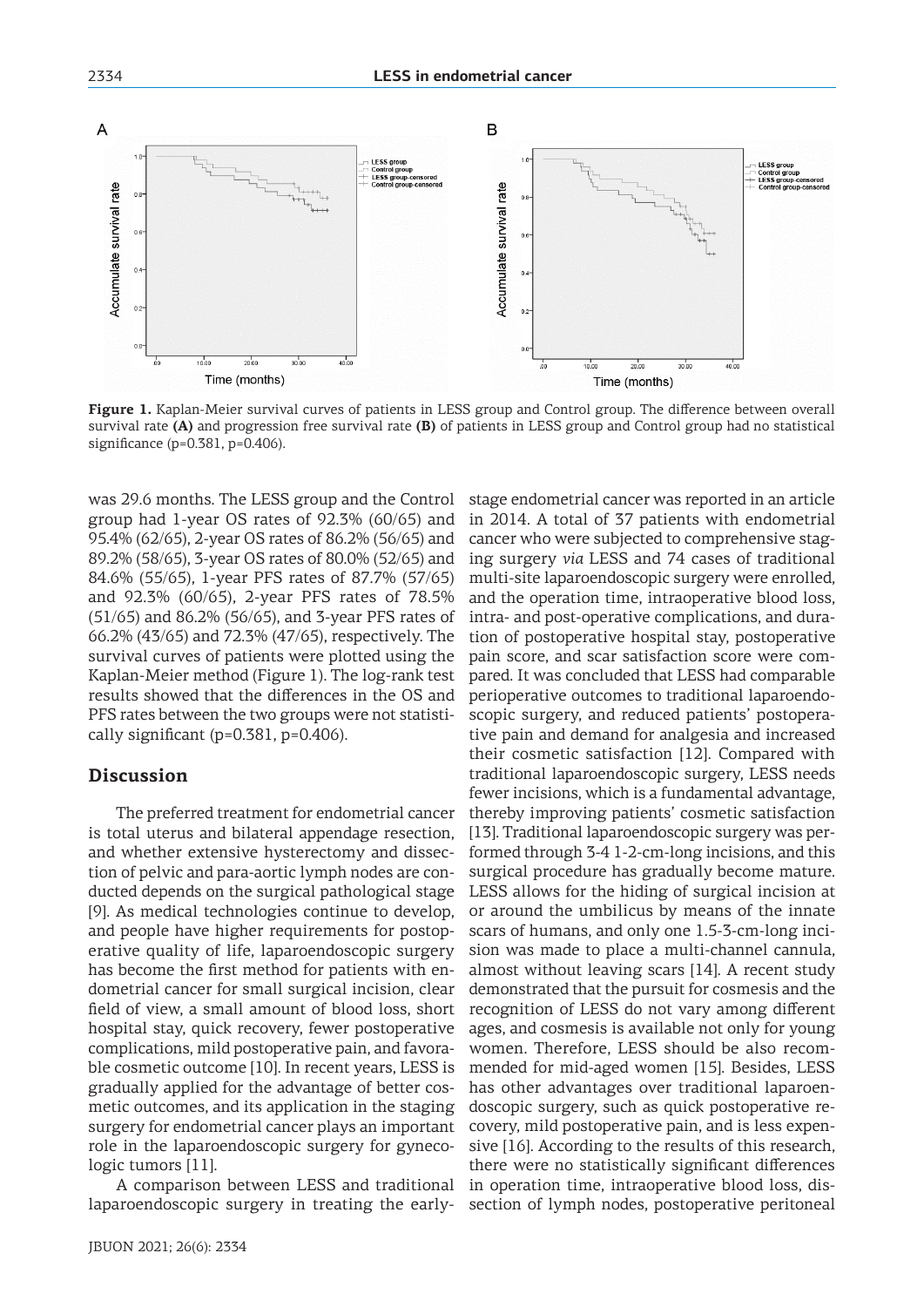drainage tube indwelling and postoperative bowel ventilation between the LESS and Control group (p>0.05). The mean hospital stay in the LESS group was significantly shorter than that in the Control group (p=0.013). The postoperative cosmetic satisfaction score in the LESS group was considerably higher than that in the Control group  $(p<0.001)$ . The LESS group had a markedly lower VAS score during walking at 24 h after operation than the Control group (p=0.045).

Chambers et al [17] performed a retrospective study including 1,150 cases in 3 hospitals in 2019, so as to analyze the differences in PFS and OS among patients who received multi-site laparoendoscopic surgery, LESS and robot-assisted laparoendoscopic surgery as the staging surgery for endometrial cancer. After 31-33 months of postoperative follow-up, it was found that there is no marked difference among patients who separately received 3 different operations, verifying that the LESS is feasible for treating the early-stage endometrial cancer [17]. In the present study, the differences in OS and PFS rates were not statistically differrent between the two groups (p=0.381, p=0.406).

LESS has its potential merits in treating malignant tumors. First, the incision protector at the single-site approach platform prevents the trocar from bringing out tumor deposits when going in and out of the abdominal wall during operation. Moreover, if a larger tumor is taken out using a 10-mm trocar, the tumor will be cut up, and once the specimen bag has a crevasse, severe tumor dissemination will be caused. However, the incision for LESS (generally 2-3 mm long) can make it easier to remove the tumor. Then when a larger tumor is removed, the peritoneum and the anterior rectus sheath below the 10-mm incision are prone to damage, causing loose suture. If the patient is

obese, suture is more difficult. A previous paper showed that the LESS technique represents a novel approach for malignant tumor patients with body mass index ≥30 kg/m<sup>2</sup> [18,19]. Therefore, incision hernia is likely to occur when a large tumor is removed from a patient with obesity or emaciation, while a relatively large incision for the LESS can allow for the complete closing of the peritoneum and the anterior rectus sheath under direct view, thereby reducing the incidence incision hernia. A study also confirmed that the LESS does not increase the incidence of incision hernia [20]. The incision complications, such as injury to blood vessels and intestines below the incision, have low incidence rates, but they can cause severe consequences that can be avoided in the LESS since laparotomy can be conducted under direct view.

This retrospective study has certain limitations, including the limited number of patients enrolled, not unique chemotherapy regimen, failure to enroll the patients who had no response to neoadjuvant chemotherapy and experienced disease progression, and not comprehensive follow-up content. Multi-center large-scale prospective randomized studies need to be designed more rigorously in the future to verify the conclusion of the present study.

#### **Conclusions**

Transumbilical LESS is safe and feasible as the staging surgery for endometrial cancer and has advantages such as quick postoperative recovery, mild pain, good cosmetic outcomes, and short hospital stay, so it merits promotion.

#### **Conflict of interests**

The authors declare no conflict of interests.

## **References**

- 1. Braun MM, Overbeek-Wager EA, Grumbo RJ. Diagnosis and Management of Endometrial Cancer. Am Fam Physician 2016;93:468-74.
- 2. Zhou L, Guo F, Li D, Qi J, Chan L, Yuan Y. Short- and long-term outcomes of laparoscopic surgery for elderly patients with clinical stage I endometrial cancer. JBUON 2020;25:764-71.
- 3. Zouari M, Ben DM, Ammar S, Jallouli M, Mhiri R. Laparoendoscopic Single-Site (LESS) Surgery in Pediatric Urology: A 4-Year Experience. Curr Urol 2019;12: 153-7.
- 4. Li M, Men X, Zhang X. Diagnostic value of carbohydrate antigen 72-4 combined with carbohydrate anti-

gen 15.3 in ovarian cancer, cervical cancer and endometrial cancer. JBUON 2020;25:1918-27.

- 5. Escobar PF, Starks DC, Fader AN, Barber M, Rojas-Espalliat L. Single-port risk-reducing salpingo-oophorectomy with and without hysterectomy: surgical outcomes and learning curve analysis. Gynecol Oncol 2010;119:43-7.
- 6. Boruta DM. Laparoendoscopic single-site surgery in gynecologic oncology: An update. Gynecol Oncol 2016;141:616-23.
- 7. Chen S, Qi X, Chen L et al. Laparoendoscopic Single-site Surgery for Comprehensive Staging of Early Ovarian Cancer. J Minim Invasive Gynecol 2019;26:806.